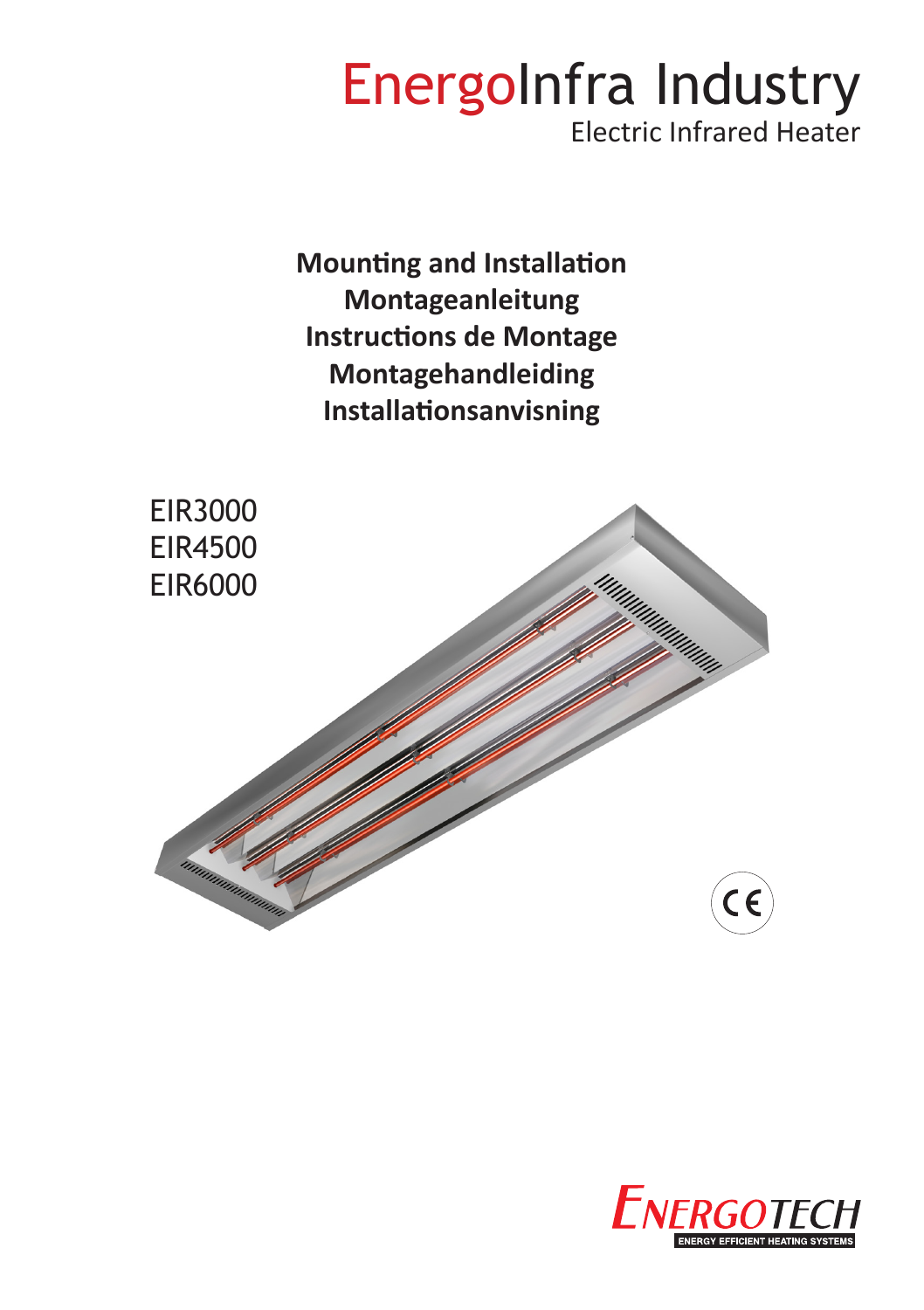

للسيلسيليتينا **Millimeter** 









| <b>Type</b> | <b>Output</b> | <b>Voltage</b>      | <b>Current</b> |      | W   | н  | C/C  | Kg  |
|-------------|---------------|---------------------|----------------|------|-----|----|------|-----|
| EIR3000     | 3000W         | 400V3N <sub>~</sub> | 4.33A          | 1030 | 300 | 80 | 650  | 5.5 |
| EIR4500     | 4500W         | 400V3N <sub>~</sub> | 6.50A          | 1360 | 300 | 80 | 820  | 7.0 |
| EIR6000     | 6000W         | 400V3N~             | 8.66A          | 1680 | 300 | 80 | 1030 | 8.5 |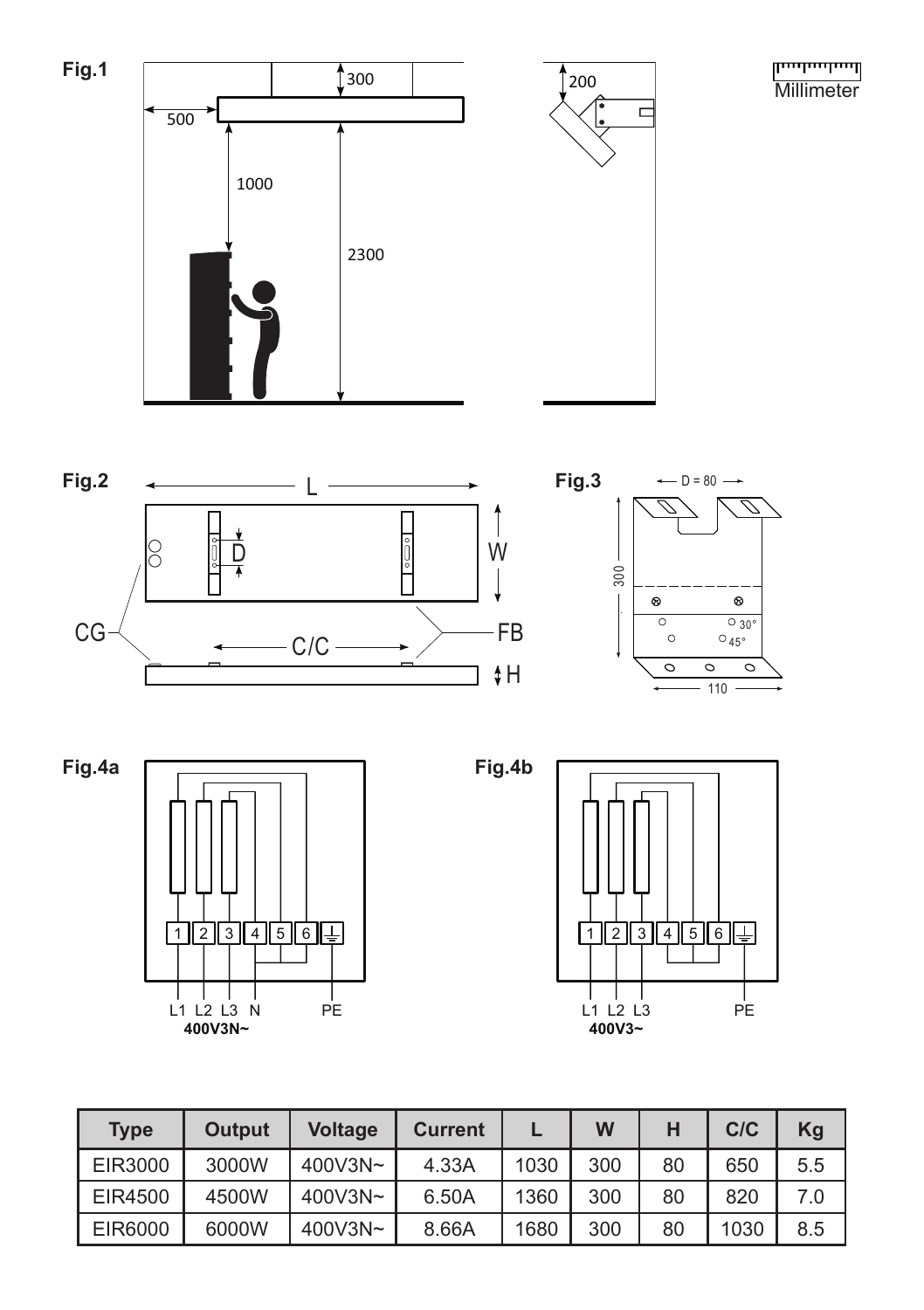EnergoInfra Industry EIR3000, EIR4500 and EIR6000, 400V3N~, are intended for permanent installation by an authorized electrician and in accordance with existing national regulations. The appliance must be preceded by an all-pole switch, min. 3mm contact gap. Appliance and protection class: Class I - IP44.

**1**. The EIR Industry can be mounted to the ceiling or on the wall, horizontally, where the lowest installation height is 2.3m from the floor level. Respect and follow the minimum distances to the surrounding surfaces, according to fig.1.

NOTE! Do not cover the heater or direct it towards combustible items. Fixed heater must not be mounted in front of a socket outlet.

**2**. The supplied ceiling/wall brackets should be mounted with a C/C distance, see fig.2 and table. The brackets can be angled in different positions. when wall mounted. There are two mounting holes per ceiling bracket, where "D" is the distance between the holes, fig.3. The fixing brackets "FB", on top of the heater, is to be hung up and fixed to the ceiling/wall brackets.

**3**. Alternative suspension kits are available to ease installation using wall wire mount or chains.

**4**. On top of the heater there are two cable grommets "CG", fig.2, allowing multiple connections. Connection according to fig.4a, to a 16mm² terminal block. Using this connection, one heating element at a time can be connected (for three output steps). Protect the supply cable, if it comes in contact with hot parts!

Note! The heater may also be connected to 230V1~ by some internal rewiring. Visit our web site to download the wiring instruction: www.energotech.com/media/31441/230V.pdf

**5**. When starting-up the heater for the first time or after a long period of disuse, smoke or odor may result from grease, dust or dirt that has collected on the element. This is normal and disappears after a short period of time.

**6**. Like in all electrical heating appliances, clicks can occur during expansion and contraction of the material, due to movement when the temperature changes.

**7**. The heater may undergo a color variation following being energized for the first time and during its life span. The extent is relevant to the operating environment and is normal behavior.

Aerosols, paint, solvents, dust and filth etc... may adhere to the heater and can potentially cause discoloration. The performance of the heater is unaffected by discoloration. As a precaution, always switch off the heater while painting and drying!

**8**. When cleaning the heater, make sure that the heater is switched off. Let the heater cool down. Use a soft cloth to clean the body of the heater. For cleaning the reflector, use a clean soft brush.

**9**. If refit is needed, the heating elements can be replaced in site without having to take down the heater. Unscrew lid and wires. Pull out the part in question and replace with a new one.

10. Information about energy consumption **ErP** In combination with an Ecodesign-compliant thermostat, the product data complies with the EU regulations on the Ecodesign Directive (2009/125/ EC) for energy-related products (ErP).

#### **11.** Safety  $\sqrt{!}$

- When the installation is protected by an RCD, a 300mA residual current device has to be used.
- Warning Hot surface! Do not touch the heater when in use!
- Do not cover the heater! Risk of fire!
- This appliance shall not be used by children less than 8 years or persons with reduced physical, sensorial or mental disability or lack of experience and knowledge, unless they are supervised or were instructed how to use the appliance in a safe way, and understand the hazards involved. Children shall not play with the appliance. Cleaning and user maintenance shall not be made by children without supervision.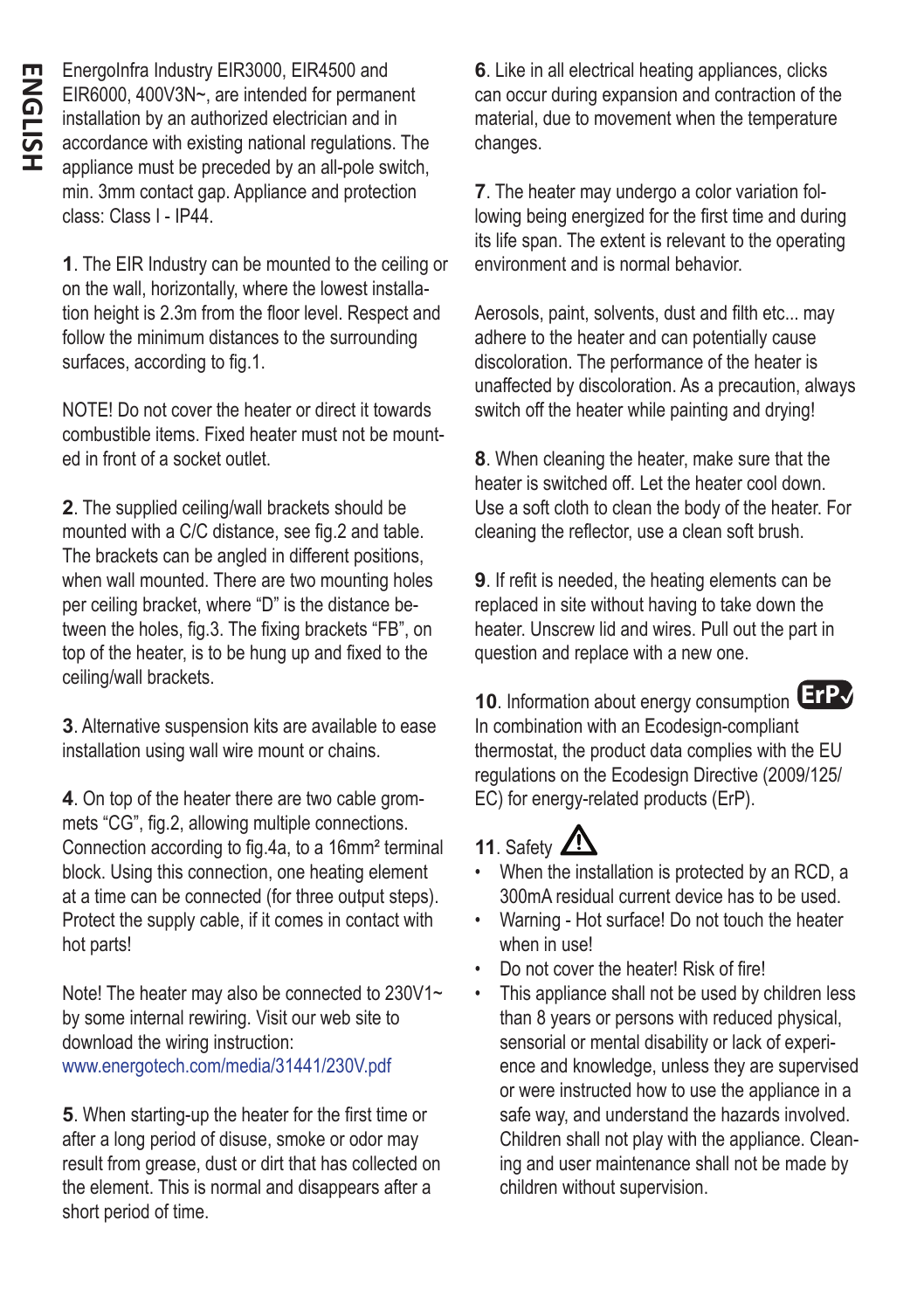Der EnergoInfra Industry EIR3000, EIR4500 und EIR6000, 400V3N~, ist ein Infrarotheizkörper zur Festinstallation durch einen qualifizierten Elektriker laut lokalen Normen. Die Installation muss über einen allpoligen Schalter mit einem Kontaktabstand von mindestens 3 mm geschaltet werden. Schutzklasse und Schutzart: Klasse I - IP44.

**1**. Der EIR Industry kann an der Decke oder an der Wand montiert werden (horizontal). Die niedrigste Montagehöhe beträgt 2,3 m. Die Mindestabstände laut fig.1 sollten eingehalten werden.

WARNUNG! Den Heizkörper niemals abdecken oder direkt auf entzündliche Gegenstände richten. Befestigen Sie den Heizkörper nicht unter einem Wandsockel!

**2**. Ein Satz Decken-/Wandhalterungen wird mitgeliefert. Den Halterungsabstand "C/C" entnehmen Sie fig.2 und der Tabelle. Die Halterung von der Wandmontage kann in bestimmte Grade eingestellt werden. Jede Deckenhalterung hat zwei Montagelöcher. In fig.3 ist "D" der Abstand zwischen den Löchern. Die Montage-Halterungen "FB" an der oberen Seite des Geräts ist sind gemeint für zur Befestigung an der den Wand- oder Deckenhalterungen vorgesehen.

**3**. Alternativ können die Heizkörper mit Hilfe von Ketten, Kabeln etc. befestigt werden (nicht im Lieferumfang enthalten).

**4**. An der Oberseite des Infrarotstrahlers befinden sich zwei Kabeleinführungen "CG" (fig.2), mit denen verschiedene Anschlussvarianten möglich sind. Der Anschluss erfolgt über einen 16 mm² Anschlussblock (fig.4a). Auf diese Weise kann ein Heizelement mit drei verschiedenen Kapazitäten geschaltet werden. Schützen Sie das Anschlusskabel vor Kontakt mit heißen Teilen.

Hinweis! Das Heizgerät kann auch durch interne Umverdrahtung an 230V1~ angeschlossen werden. Besuchen Sie unsere Website, um die Verdrahtungsanleitung herunterzuladen:

#### www.energotech.com/media/31441/230V.pdf

**5**. Wenn das Gerät zum ersten Mal oder nach längerer Nichtbenutzung in Betrieb genommen wird, kann Rauch oder Geruch durch Fett, Staub oder Schmutz entstehen, der sich auf dem Element angesammelt hat. Dies ist normal und verschwindet nach kurzer Zeit.

**6**. Wie bei allen elektrischen Heizgeräten können bei Temperaturänderung, Bewegung oder durch Zusammenziehen des Materials Klicks auftreten.

**7**. Das Heizgerät kann sich während seiner Lebensdauer einer Farbänderung unterziehen, nachdem es zum ersten Mal in Betrieb genommen wurde. Das ist abhängig von der Betriebsumgebung und ist ein normales Verhalten.

Aerosole, Farben, Lösungsmittel, Staub und Schmutz usw. können an der Heizung haften und Verfärbungen verursachen. Die Leistung der Heizung ist davon nicht betroffen. Schalten Sie das Heizgerät vorsichtshalber beim Lackieren und Trocknen immer aus!

**8**. Stellen Sie beim Reinigen der Heizung sicher, dass die Heizung ausgeschaltet ist. Lassen Sie das Geräte zuerst abkühlen. Verwenden Sie ein weiches Tuch, um den Heizkörper zu reinigen. Verwenden Sie zum Reinigen des Reflektors eine saubere, weiche Bürste.

**9**. Wenn eine Nachrüstung erforderlich ist, können die Heizelemente vor Ort ausgetauscht werden, ohne dass das Heizgerät abgenommen werden muss. Deckel und Kabel abschrauben. Ziehen Sie das fragliche Teil heraus und ersetzen Sie es durch ein neues.

**10**. Angaben zum Energieverbrauch **ErP**✔



In Verbindung mit einem Ökodesign-konformen Thermostat entsprechen die Produktdaten den EU-Verordnungen zur Richtlinie für umweltgerechte Gestaltung energieverbrauchsrelevanter Produkte (ErP).

## 11. Sicherheit  $\angle$

- Wenn die Installation durch einen FI Schütz geschützt wird, muss ein 300 mA Fehlerstromschutzschalter verwendet werden.
- Warnung Heiße Oberfläche! Berühren Sie das Heizgerät nicht, wenn es eingeschaltet ist!
- Decken Sie das Heizgerät nicht ab! Brandgefahr!
- Dieses Gerät darf nicht von Kindern unter 8 Jahren oder Personen mit eingeschränkten physischen, sensorischen oder geistigen Fähigkeiten oder mangels Erfahrung und Wissen benutzt zu werden. Es sei denn, sie werden durch eine für Ihre Sicherheit zuständige Person beaufsichtigt oder erhalten von ihr Anweisungen, wie das Gerät zu benutzen ist. Kinder sollten beaufsichtigt werden, um sicherzustellen, dass sie nicht mit dem Gerät spielen. Reinigung und Wartung durch den Benutzer dürfen nicht von Kindern ohne Aufsicht durchgeführt werden.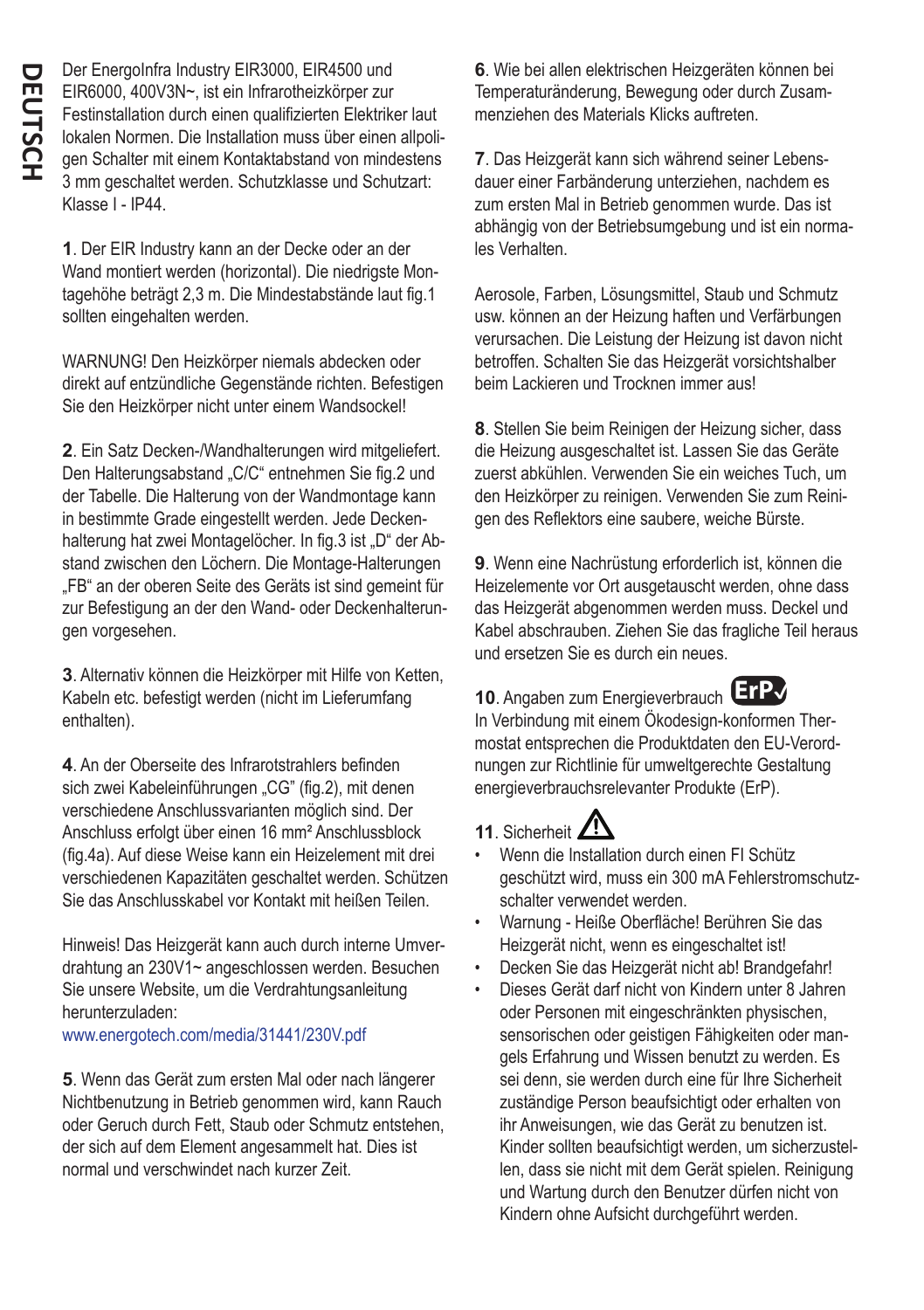EnergoInfra Industry EIR3000, EIR4500 et EIR6000. 400V3N~, est adapté pour une installation fixe par un électricien selon les réglementations locales en vigueur. L'application doit être commutée au moyen d'un interrupteur bipolaire de moins 3 mm distance de contact. Classe de protection et Indice de protection: Classe I - IP44.

**1**. Le EIR Industry peut être monté sur les murs ou le plafond (horizontal). La hauteur de fixation minimale est de 2,3 mètres. Les distances minimales selon la fig.1 doivent être respectées.

ATTENTION:! Le radiateur infrarouge ne doit jamais être recouvert ou dirigé vers des pièces combustibles. Les chauffages fixes ne doivent pas être montés devant une prise de courant.

**2**. Un jeu de supports de montage est inclus avec la livraison. La distance d'installation «C/C» doit être respectée, voir la fig.2 et le tableau. Les supports peuvent être tournés pour un montage mural. Il y a deux trous de montage par support de montage (plafond). «D» est la distance entre les trous (fig.3). Le support de montage «FB» sur le chauffage est destiné à être fixé aux supports de plafond / mur.

**3**. Des ensembles optionnels sont disponibles qui permettent à l'EIR d'être abaissée au plafond au moyen de chaînes.

**4**. Deux entrées de câble «CG» (fig.2) sont situées en haut du radiateur infrarouge, avec lesquelles différentes options de connexion sont possibles. La connexion est faite sur un bloc de connexion de 16 mm² (fig.4a). En connectant de cette manière, un élément chauffant peut être commuté en trois capacités différentes. Protéger le câble de connexion contre le contact avec les parties chaudes.

Remarque! Le panneau chauffant peut être connecté à 230V1~ par un réglage du câblage. Visitez notre site Web pour télécharger les instructions de recâblage: www.energotech.com/media/31441/230V.pdf

**5**. Lors de la première mise en marche du chauffage infrarouge ou après une longue période d'inutilisation, de la fumée ou des odeurs peuvent être émises par le radiateur infrarouge. Ceci est causé par la poussière et la saleté qui s'est accumulée sur la surface. Ceci est normal et ne peut pas blesser.

**6**. Comme avec tous les appareils électriques, des bruits de cliquetis peuvent se produire en raison de la dilatation et de la contraction causées par la chaleur.

**7**. Le panneau chauffant peut se décolorer après sa première mise en marche et pendant sa durée de vie. Cela dépend de la situation environnementale et est un phénomène normal.

De la aérosols, du vernis, des solvants, de la poussière et de la saleté peuvent se déposer sur le panneau chauffant, ce qui peut entraîner une décoloration. Cela n'affecte pas le fonctionnement du radiateur infrarouge. L'appareil doit être éteint pendant les travaux de peinture et de séchage.

**8**. Si vous nettoyez le radiateur infrarouge, assurez-vous qu'il est éteint et que l'élément a refroidi. Utilisez un chiffon pour nettoyer le boîtier et une brosse pour le réflecteur.

**9**. Si le remplacement de l'élément chauffant est requis, cela peut être réalisé sans démonter le chauffage infrarouge complet. Dévissez le boîtier, fermez le câble de connexion et remplacez l'élément.

**10**. Infos sur la consommation d'énergie **ErP**✔En conjonction avec un thermostat conforme à l'éco-conception, le produit est conforme à la réglementation de l'UE sur la directive relative à la conception écologique de produits (ErP).

## **11**. Sécurité

- Un 300 mA est recommandé comme dispositif de courant résiduel.
- Attention Surface chaude! Ne touchez pas le radiateur plafond lorsqu'il est utilisé!
- Ne couvre pas le radiateur plafond! Risque d'incendie!
- L'appareil de chauffage plafond ne peut être utilisé que par des enfants de plus de 8 ans et par des personnes ayant des fonctions mentales ou physiques limitées uniquement sous supervision ou quand on leur a appris à utiliser l'appareil en toute sécurité et à comprendre les dangers associés à son utilisation. Les enfants ne doivent pas jouer avec l'appareil. Le nettoyage et l'entretien ne doivent pas être effectués par des enfants sans surveillance.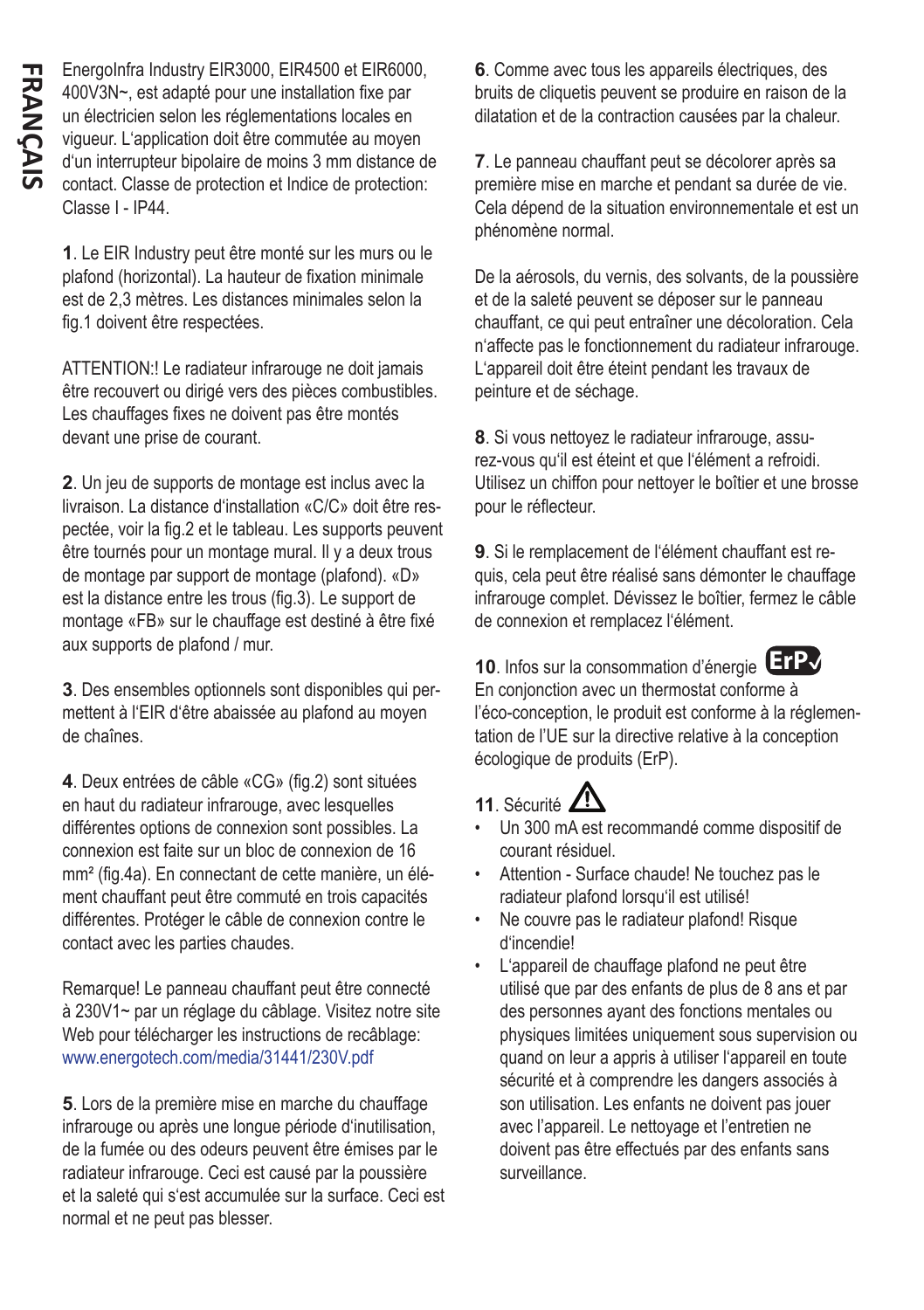De EnergoInfra Industry EIR3000, EIR4500 en EIR6000, 400V3N~, is geschikt voor vaste installatie door een elektro-installateur volgens de actuele lokale regelgeving. De toepassing moet geschakeld worden middels een twee-polige schakelaar met min 3 mm contactafstand. Elektrische veiligheidsklasse en Beschermingsgraad: Klasse I - IP44.

**1**. De EnergoInfra Industry kan aan wanden of plafond (horizontaal) worden gemonteerd. De minimale bevestigingshoogte is 2,3 meter. De minimale afstanden volgens fig. 1 dienen in acht te worden gehouden.

Let op! De infraroodstraler mag nooit afgedekt worden of op brandbare delen gericht worden. Vaste kachels mogen niet voor een stopcontact worden gemonteerd.

**2**. Met de levering is een set montagebeugels inbegrepen. De montageafstand "C/C" dient in acht te worden gehouden, zie fig.2 en de tabel. De beugels kunnen gedraaid worden voor wandmontage. Er zijn twee montagegaten per montagebeugel (plafond). "D" is de afstand tussen de gaten (fig.3). De montagebeugel "FB" op de heater zijn voor de bevestiging aan de plafond / wand beugels.

**3**. Optioneel zijn er sets beschikbaar die het mogelijk maken de EIR middels kettingen verlaagd aan een plafond te hangen.

**4**. Aan de bovenzijde van de infraroodstraler bevinden zich twee kabelinvoeren "CG" (fig.2), waarmee verschillende aansluitopties mogelijk zijn. De aansluiting wordt gemaakt op een 16 mm² aansluitblok (fig.4a). Door op deze wijze aan te sluiten kan één verwarmingselement in drie verschillende vermogens geschakeld worden. Bescherm de aansluitkabel tegen contact met hete delen.

Let op! De heater kan ook worden aangesloten op 230V1~ door deze interne anders aan te sluiten. Bezoek onze website om de bedradingsinstructie te downloaden:

#### www.energotech.com/media/31441/230V.pdf

**5**. Bij het inschakelen van de infraroodstraler voor de eerste keer of na lange tijd buiten gebruik te zijn geweest, kan er rook of een geur vrijkomen van de infraroodstraler. Dit wordt veroorzaakt door stof en vuil dat zich aan het oppervlak verzameld heeft. Dit is normaal en kan geen kwaad.

**6**. Zoals bij alle elektrische apparaten kunnen klikkende geluiden optreden als gevolg van uitzetting en samentrekken als gevolg van warmte.

**7**. Het verwarmingspaneel kan verkleuren nadat deze voor de eerste keer is ingeschakeld en ook gedurende de levensduur. Dit is afhankelijk van de omgevingssituatie en is een normaal verschijnsel.

Condens, lak, oplosmiddelen, stof en vuil kunnen zichafzetten aan het verwarmingspaneel, wat kan leiden tot verkleuringen. Dit beïnvloed de werking van de infraroodstraler niet. Bij schilderwerkzaamheden en het drogen dient het apparaat uitgeschakeld te worden.

**8**. Als u de infraroodstraler reinigt, zorg er dan voor dat deze uitgeschakeld is en het element afgekoeld is. Gebruik een doek om de behuizing te reinigen en een borstel voor de reflector.

**9**. Als vervanging van het verwarmingselement nodig is, dan is dat te realiseren zonder de complete infraroodstraler te demonteren. Schroef de behuizing open, sluit de aansluitkabel af en vervang het element.

10. Informatie over energieverbruik **ErP** 



In combinatie met een thermostaat die compatibel is met het ecologisch ontwerp, voldoet dit product aan de EU-voorschriften voor de richtlijn inzake milieuvriendelijk ontwerp van energierelevante Producten (ErP).

#### 11. Veiligheid  $\mathcal{L}$

- Als aardlekschakelaar wordt een 300 mA aanbevolen.
- Waarschuwing Heet oppervlak! Raak de stralingspaneel niet aan als deze in gebruik is!
- Bedek de stralingspaneel niet! Brandgevaar!
- De stralingspaneel mag door kinderen van meer dan 8 jaar en door personen met beperkte mentale of fysieke functies enkel worden gebruikt onder toezicht of wanneer hen geleerd is om het apparaat veilig te bedienen en ze de gevaren in verband met het gebruik begrijpen. Kinderen mogen niet met het apparaat spelen. Schoonmaken en onderhoud mogen niet door kinderen worden uitgevoerd zonder toezicht.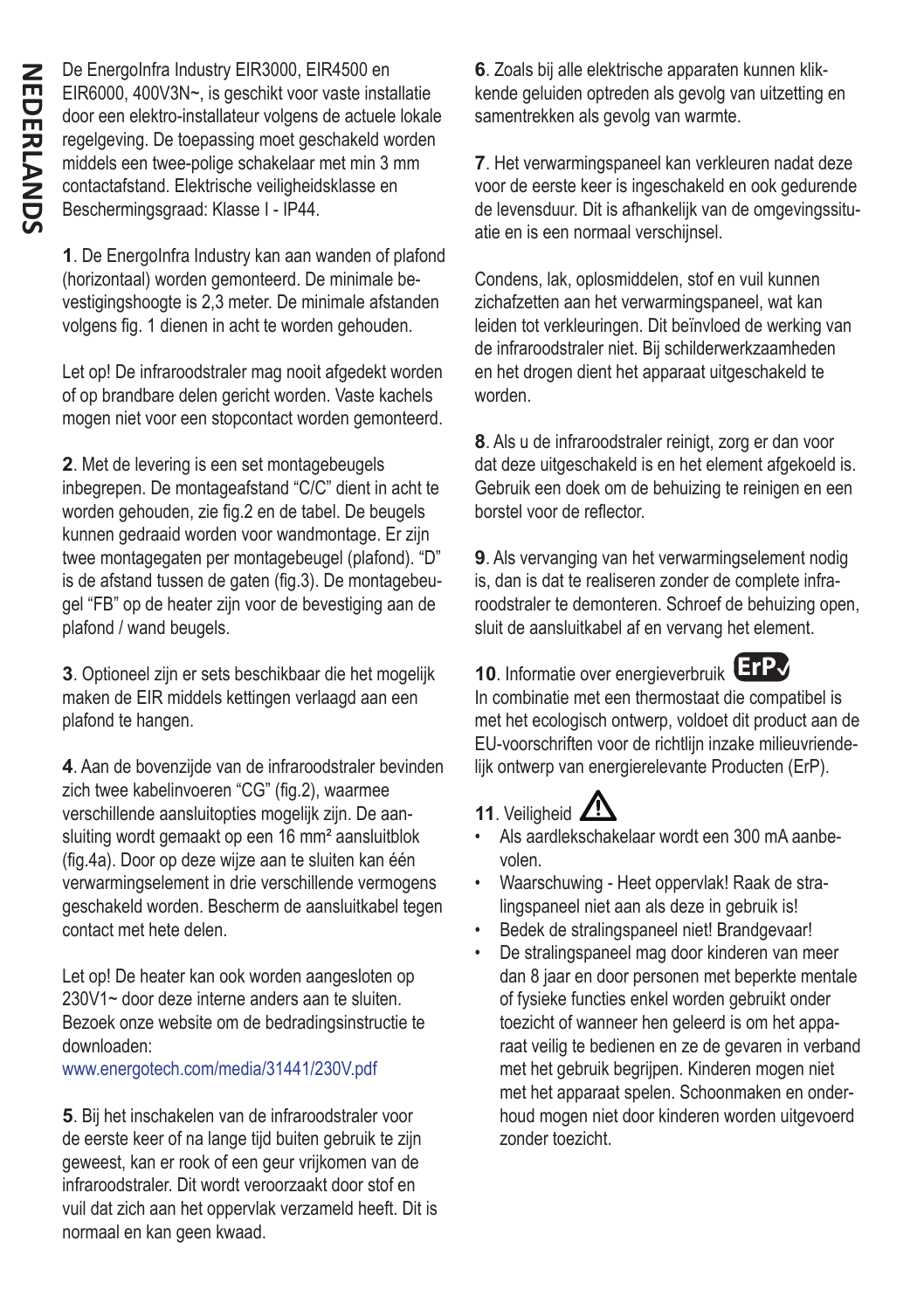EnergoInfra Industry EIR3000, EIR4500 och EIR6000, 400V3N~, är avsedd för fast anslutning. Installationen ska utföras av en behörig elinstallatör och enligt gällande föreskrifter. Apparaten ska föregås av en allpolig brytare med min. 3 mm brytavstånd.

Skydds- och kapslingsklass: Klass I - IP44.

**1**. EIR Industry kan monteras i taket eller på väggen, horisontellt, där den lägsta monteringshöjden är 2,3 m ifrån golvnivån. Respektera och följ min. avstånden till omgivande ytor enligt fig.1.

OBS! Värmaren får ej övertäckas eller riktas mot brännbara föremål. Fast monterad värmare får inte placeras framför ett vägguttag.

**2**. Medföljande tak/väggfästen ska monteras med ett C/C-avstånd, se fig.2 och tabell. Fästena kan vinklas i olika positioner vid väggmontering. Det finns två hål per fäste där "D" är avståndet mellan hålen, fig.3. Monteringsfästen "FB", ovanpå värmaren, ska hängas upp och skruvas fast i tak/ väggfästena.

**3**. Andra upphängningssatser finns att beställa, för att underlätta montering på lina/vajer eller kedja.

**4**. Ovanpå värmaren finns två kabelgenomföringar "CG", fig.2, vilket möjliggör vidarekoppling. Anslutning till kopplingsplinten, 16 mm², enligt fig.4a. Med denna anslutning kan ett värmeelement åt gången anslutas (för tre effektsteg). Skydda kabeln om den kommer i kontakt med varma delar!

OBS! Värmaren kan alternativt även anslutas till 230V1~, genom en intern omkoppling. Besök vår hemsida för att ladda ner instruktionen: www.energotech.se/media/49995/230V.pdf

**5**. När värmaren används för första gången, eller efter ett längre uppehåll, kan det uppkomma rök eller lukt. Det orsakas av oljerester, damm eller smuts som samlats. Detta är normalt och försvinner efter en kort stund.

**6**. Som i alla elektriska värmeapparater, kan knäppningar förekomma vid expansion och kontraktion av materialet, på grund av rörelser vid temperaturförändringar.

**7**. Värmaren genomgår en färgförändring under sin livslängd. Omfattningen beror på den omgivande miljön och är ett normalt beteende.

Användande av aerosoler, färg och lösningsmedel samt även damm och smuts etc. kan vidhäfta värmaren och eventuellt orsaka missfärgning. Värmarens prestanda påverkas dock inte. Stäng alltid av värmaren under målning och torkning!

**8**. Kontrollera att värmaren, liksom strömmen, är avstängd vid ev. rengöring. Låt värmaren svalna. Använd en mjuk trasa eller duk, lätt fuktad, för att torka rent utsidan av värmaren. För rengöring av reflektorn, använd en ren mjuk borste.

**9**. Om utbyte behövs, kan värmeelementen bytas ut på plats utan att behöva ta ned värmaren. Skruva av lock och kablar. Dra därefter ut den aktuella delen och ersätt den med en ny.

10. Information om energiförbrukning **ErP** 



Produkten uppfyller Europaparlamentets och rådets direktiv 2009/125/EG vad gäller ekodesignkrav för rumsvärmare (ErP), i kombination med våra ekodesign kompatibla termostater typ T60.

## **11**. Säkerhet

- När installationen är skyddad av en jordfelsbrytare, ska en 300 mA JFB användas.
- Varning Varm yta! Rör inte värmaren under drift!
- Täck inte över värmaren! Brandrisk!
- Denna apparat får inte användas av barn under 8 år eller personer med nedsatt fysisk, sensorisk eller psykisk funktionsnedsättning eller brist på erfarenhet och kunskap, såvida de inte övervakas eller instrueras hur man använder apparaten på ett säkert sätt och förstår faror som är inblandade. Barn får inte leka med apparaten. Rengöring och underhåll av användaren ska inte göras av barn utan tillsyn.